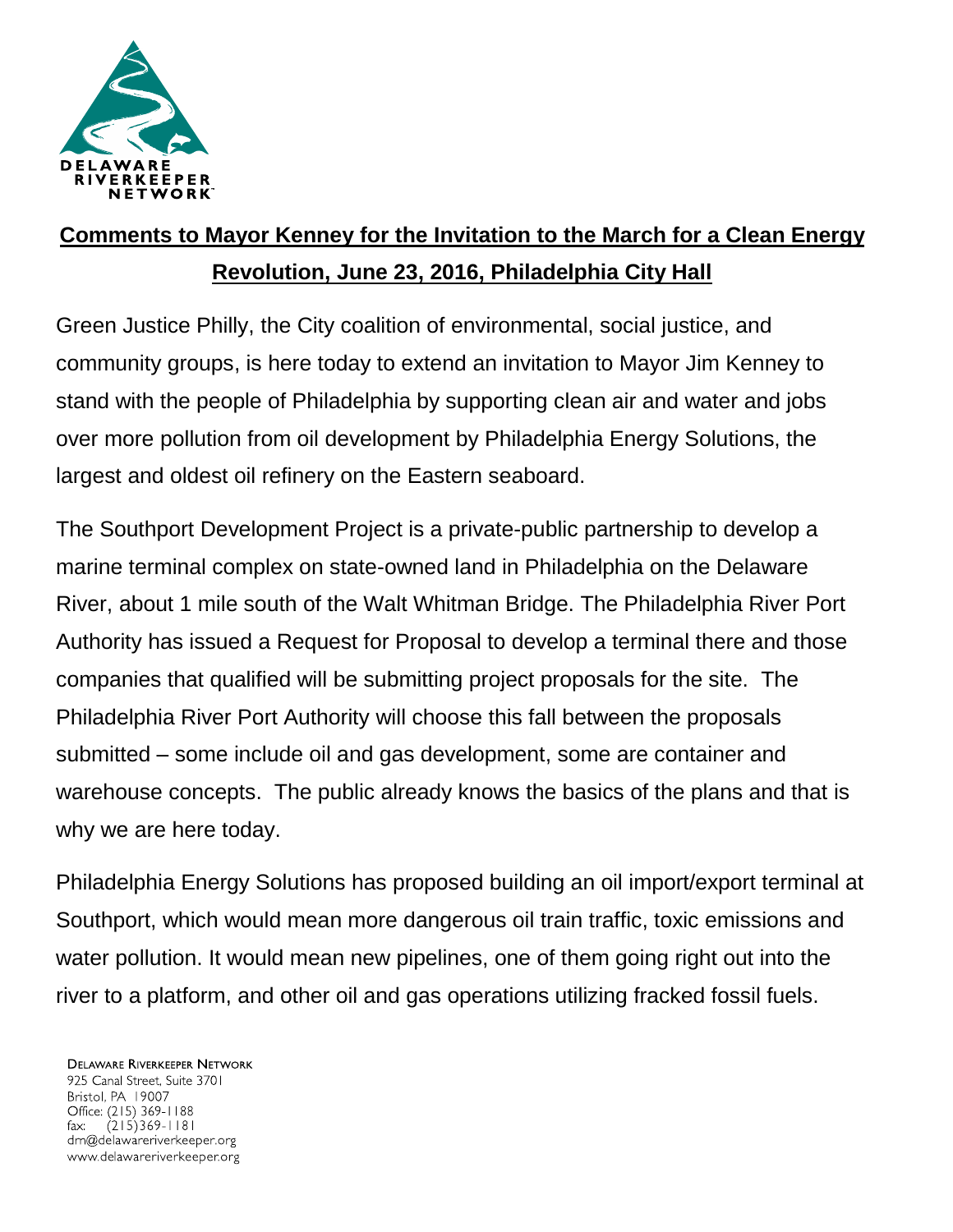According to Governor Wolf, who appoints the members of the Philadelphia River Port Authority Board who will make the decision about what will be built at Southport …if Southport is developed entirely as an "energy terminal" up to 590 jobs could be created. If the site is developed completely for a "non-energy use," he said, up to 3,720 potential jobs could be created. Philadelphia Energy Solutions' proposal is entirely "energy" – in fact, only two of the proposals for Southport seem to be nonenergy container-based and only one looks like it will be solely warehousing and Roll-on/Roll-off.

BUT Philadelphia Energy Solutions has the worst proposal out there but if PRPA applied their own scoring criteria\* when they evaluate the proposals Philadelphia Energy Solutions would be disqualified for their repeated violations of environmental permits. Green Justice Philly submitted a letter to Philadelphia River Port Authority calling for immediate disqualification of Philadelphia Energy Solutions from the process based on the U.S. Environmental Protection Agency's (EPA) finding that Philadelphia Energy Solutions is currently in "non-compliance" with major environmental permits as recently as the first quarter of this year. In fact, Philadelphia Energy Solutions has NEVER been in compliance with the environmental laws tracked by EPA since the company took ownership with Phil Rinaldi as CEO in 2012 (except for two yet-to-be-reported quarters of the Clean Air Act for recent operations).

We are asking Mayor Kenney to not allow a lawbreaker, a polluter, to expand their poor performance and habitual scofflaw operations to Southport. The neighborhoods around PES are suffering the unjust burden of rotten air and toxic emissions from the Philadelphia Energy Solutions oil refinery now, an intolerable situation. A Columbia University professor pointed out today in an Environmental Health News article that policymakers must consider health effects and the economic cost of those health effects when making energy decisions - especially

Page **2** of **3**